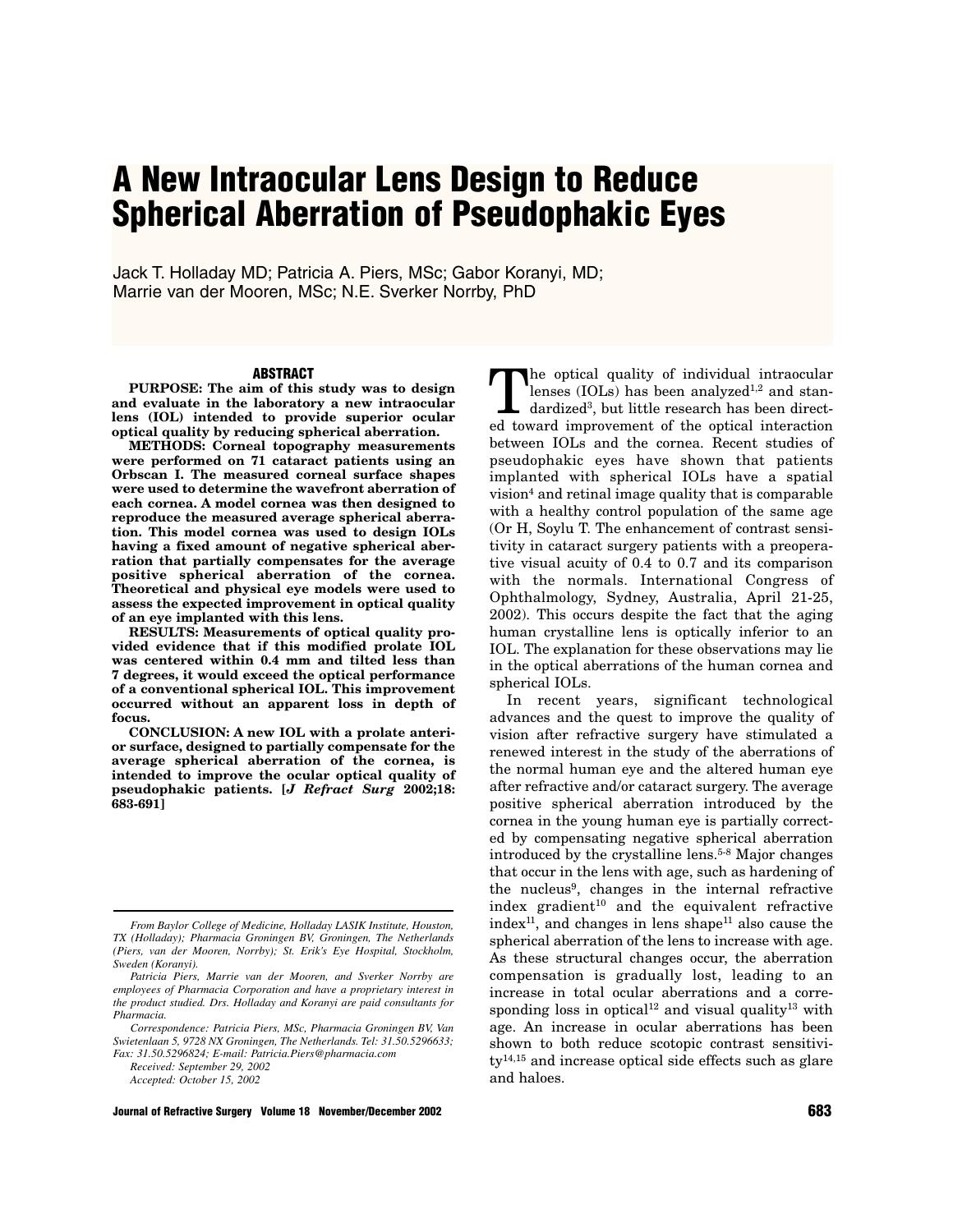# **IOL Design to Reduce Spherical Aberration in Pseudophakic Eyes/Holladay et al**



This paper demonstrates that it is possible to use knowledge of the spherical aberration of the average cornea from wavefront analysis to design IOLs that will reduce ocular aberrations and thereby improve the optical quality of the pseudophakic eye. Because cataract surgery is predominantly performed in older eyes and uncertainty exists in the literature as to whether corneal spherical aberration changes with age (Oshika et al<sup>16</sup> have shown no change; Guirao et al<sup>17</sup> have shown that it increases slightly with age), it was necessary in this study to develop a corneal model that represented the corneas of the cataract patient population. This corneal model was then used to design a spherical, aberrationcorrecting IOL designed to improve optical quality when combined with the model cornea.

#### **Spherical Aberration of the Eye and IOLs**

Higher order wavefront aberrations can be divided into a number of different types: astigmatism, coma, trefoil, and spherical aberration, each of which has its own characteristic effect on the image quality of an optical system. Of these types of aberrations, spherical aberration is the only on-axis, rotationally symmetric wavefront aberration, for which the origins in the eye are well understood.

The spherical aberration contributed by the corneal surface is well understood in terms of the shape of the corneal surfaces. In particular, the cornea in most optical eye models is described as a rotationally symmetric conicoid specified by two descriptors; the radius of curvature (R) and the conic constant (Q) of the surface (see Equation 1



**Figure 1.** Illustration of ocular spherical aberration. The symbol fp signifies the paraxial focal length (the focal length of on-axis rays) while fm signifies the marginal (peripheral) focal length. **A)** The average cornea has positive spherical aberration. The rays in the periphery are focused in front of the rays near the center (paraxial) of the cornea. **B)** The young healthy crystalline lens exhibits negative spherical aberration. The rays in the periphery are focused behind the rays near the center. Note that the cornea in this picture does not provide any focal power (for simplicity of illustration). **C)** In the young healthy eye the positive spherical aberration of the cornea is compensated by the negative spherical aberration of the lens to yield a system with little or no spherical aberration. All rays come to a common focus at a single focal point (fp).

where  $r$  is the radial distance from the vertex of the surface). The type of conicoid is determined by the value of the conic constant. Keily et al<sup>18</sup> have published population mean values for the radius of curvature and conic constant of the anterior corneal surface of  $7.72 \pm 0.27$  mm and  $-0.26 \pm 0.18$ ; respectively. Based on this measured average value for the conic constant of the average anterior cornea, we know that it is a prolate ellipsoid surface (steeper in the center and flatter in the periphery) that contributes positive spherical aberration (Fig 1A). The average corneal spherical aberration measured by both Oshika et al<sup>16</sup> and Guirao et al<sup>17</sup> were both positive, meaning that rays entering the periphery of the pupil are focused in front of rays entering near the center of the pupil.

$$
z = \frac{(1/R)r^2}{1 + \sqrt{1 - (Q+1)(1/R)^2(r^2)}}
$$
(1)

The lenticular spherical aberration has been determined by Glasser and Campbell<sup>19</sup> by in vitro measurements of human lenses of varying age. They showed that the spherical aberration of the young healthy lens is negative and that it increases steadily throughout life, becoming positive at

**684 Journal of Refractive Surgery Volume 18 November/December 2002**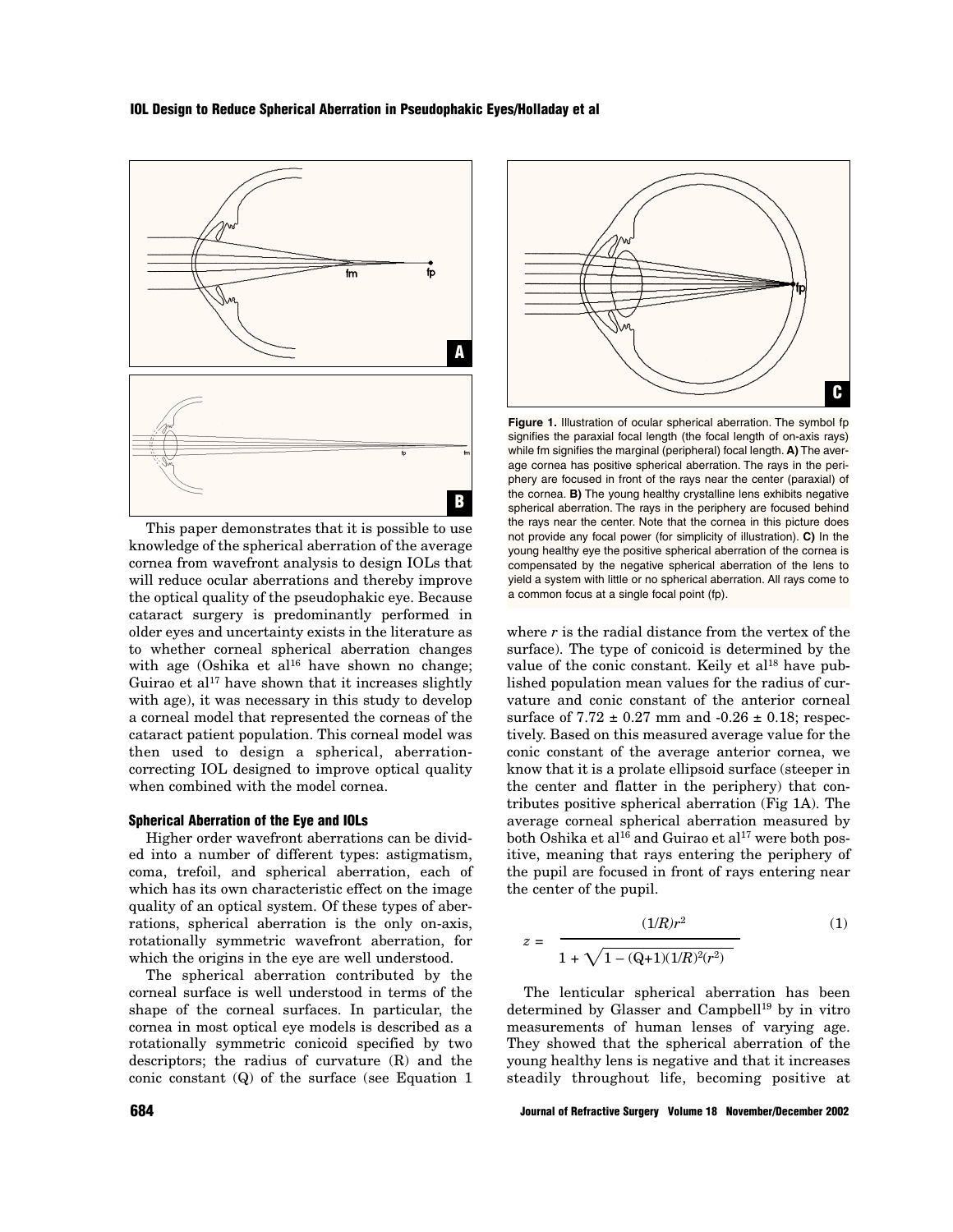around the age of 40. In a separate study, Smith et al8 measured the spherical aberration of both the anterior corneal surface and the whole eye (in vivo) in order to estimate the lenticular contribution. By varying the radius of curvature and conic constant of the posterior corneal surface to determine a range of possible lenticular spherical aberration values, Smith et al confirmed that the spherical aberration of the relaxed non-cataractous lens is negative (cf. Fig 1B). Based on the results of these experiments, it is known that the spherical aberration of the cornea and the lens partially compensate for each other to reduce the spherical aberration of the eye before age 40 (Fig 1C).

An elegant analysis of the effects of different lens shapes on ocular image quality of PMMA lenses was performed by Atchison.20 Because standard spherical IOLs have one or two spherical surfaces, they contribute positive spherical aberration<sup>21</sup> to the already positive spherical aberration of the cornea, thereby increasing the total positive ocular spherical aberration of the average patient after cataract extraction. In this paper, a new foldable IOL design is proposed that provides negative spherical aberration similar to the young crystalline lens. Because spherical aberration is a rotationally symmetric aberration, the new lens design is also rotationally symmetric about the optical axis.

#### **PATIENTS AND METHODS**

The study population included 71 eyes of 71 patients. These subjects were selected from cataract patients to be treated at St. Erik's Eye Hospital in Stockholm, Sweden. Their ages ranged from 35 to 94 years, with a mean of 74 years. All patients were caucasian and the ratio of males to females was 23 to 48.

On the day of their surgery, corneal topography was performed on all patients using the Orbscan I (Bausch & Lomb, Salt Lake City, UT), a scanning slit-based, corneal and anterior segment topographer/tomographer. The corneal elevation and position in the pupil (relative to the line of sight) were used as the first input for determining the optical properties of the cornea. Although the Orbscan provided elevation data for both the front and back surfaces of the cornea, it was decided due to previously reported inaccuracies in the back surface information<sup>22</sup>, to use only the front surface data to develop a one-surface cornea model. This one-surface model replaced the surfaces of the cornea and aqueous with one effective medium with the keratometric refractive index of 1.3375.

The calculation of the wavefront aberrations of

**Journal of Refractive Surgery Volume 18 November/December 2002 685**

the single-surface cornea model of each patient was performed using the computational method previously described by Guirao and Artal.<sup>23</sup> The surface was described by fitting the elevation height data with a series of Zernike polynomials using Gram-Schmidt orthogonalization.<sup>24</sup> These polynomials are commonly used to describe wavefront aberrations in the field of optics. The first 36 (up to 7th order) of these polynomials were used in the fit. Knowing the precise shape of the anterior corneal surface, it was possible to determine the wavefront aberration contributed by this surface using a ray trace procedure. Like the surface shape, the wavefront aberration was represented as a sum of Zernike polynomials. Surface fits and aberration calculations were performed for a 6-mm aperture diameter, approximating the pupil diameter under mesopic and scotopic (but not photopic) conditions.

For every patient, the radius of curvature (R) and conic constant (Q) value of the anterior corneal surface were determined from the Zernike coefficients describing this surface, as was the spherical aberration of the anterior corneal surface. The radius of curvature of this model cornea was the average radius determined from the Zernike fit data; the conic constant was tuned to yield a spherical aberration (fourth-order) that was equal to the average for the 71 patients.

The resulting model cornea was used in an eye model to design a new IOL that compensates for the average corneal spherical aberration measured in the cataract population investigated. Using the optical design package OSLO SIX, an equi-biconvex lens made from high refractive index polysiloxane was placed 4.5 mm behind the anterior corneal surface. This anterior chamber depth was chosen based on measurements of IOL positioning in pseudophakic eyes25-28; the refractive indices used in the eye model were consistent with accepted values for the refractive indices of the ocular optical media at 546 nm. The anterior surface of the lens was then modified in such a way that the optical path lengths of all onaxis rays within the design aperture were the same. Lenses with powers of 5 to 30 diopters (D) (in 1-D steps between 5 and 10 D and 0.50-D steps between 10 and 30 D) were designed in this way, such that every lens power contributed the same amount of negative spherical aberration to the eye.

Knowing the corneal spherical aberration of the individual patients and the average spherical aberration of the population, it was possible to estimate if a lens with a single anterior contour that was designed to compensate for the average spherical aberration would provide reduced spherical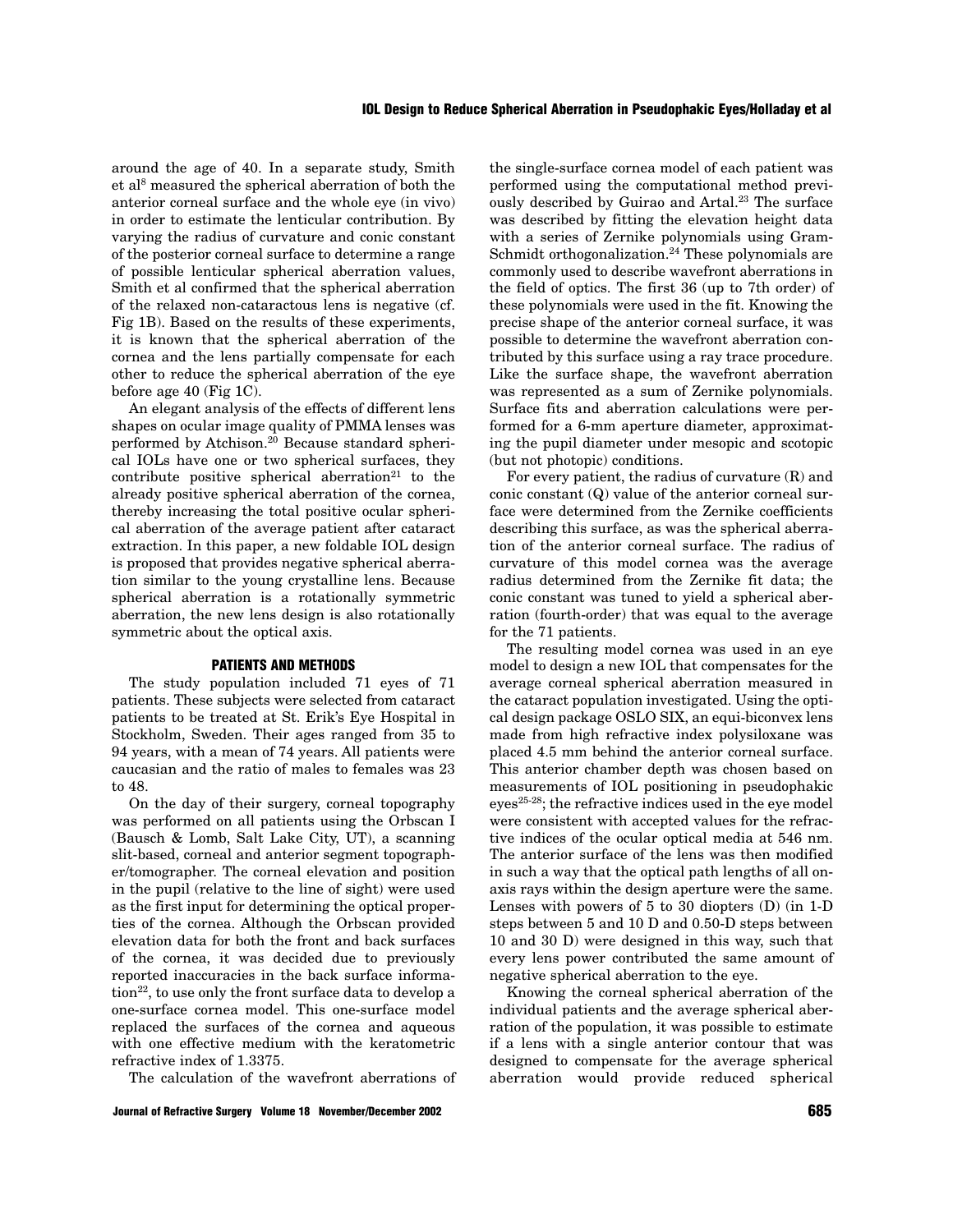### **IOL Design to Reduce Spherical Aberration in Pseudophakic Eyes/Holladay et al**



**Figure 2.** The theoretical and measured through-frequency modulation transfer function (MTF) of the physical cornea model (for a 5-mm pupil diameter).

aberration in each of the individual patients. An estimate of the total ocular spherical aberration can be derived from the sum of the corneal aberration and the aberration of the IOL. Furthermore, to provide a reference, the new lenses were compared with an equi-biconvex lens of the same power, made from the same material but having spherical surfaces (a spherical lens). The spherical aberration of 22-D models of both lenses were calculated in a pseudophakic eye model using OSLO SIX for a 6-mm aperture at the cornea  $(SA<sub>lens</sub> = SA<sub>eve</sub>$  –  $SA<sub>cornea</sub>$ ). A simple eye model was used to determine how many of the 71 individual patients would have reduced ocular spherical aberration (absolute value of the Z[4,0] coefficient) if implanted with the new lens, as opposed to a spherical lens  $(SA_{eve} =$  $\mathrm{SA}_{\mathrm{individual\ cornea}} + \mathrm{SA}_{\mathrm{lens}}).$ 

The calculation technique described above is a simplification of what happens in the actual pseudophakic eye. A more accurate method for estimating whether each patient would benefit from the implantation of a new lens would be to use the precise shape of the individual's cornea (the Zernike polynomial description described previously) along with their axial eye length (measured with A-scan ultrasound) and the correct lens power (calculated using the SRK/T formula with a refractive goal of emmetropia) to construct individual pseudophakic eye models. The spherical aberration of each individual eye model (implanted with either a new lens of the correct power or a spherical lens of the correct power) was calculated using OSLO SIX. Individual eye models were constructed for 25 random patients plus the two subjects with the highest and lowest



**Figure 3.** Average values of Zernike aberration coefficients for the cornea for a 6-mm aperture diameter (in microns). The error bars are representative of  $\pm$  1 standard deviation.

(emmetropic) lens powers and the three subjects with the highest and lowest corneal spherical aberration (35 patients in total, 49% of the population).

Lenses designed (as described) were manufactured and a physical eye model was used to test their optical properties. The cornea in this physical model was designed to simulate the on-axis optical performance of the average cornea model for an aperture size of 6-mm. (Figure 2 shows the theoretical and measured through-frequency modulation transfer functions (MTFs) for a 5-mm pupil. The manufactured physical cornea model displays similar optical quality to the theoretical average cornea model.) The modified prolate (conicoid with negative Q-values + additional terms) lenses were measured in this model and compared with the same measurements for a lens of the same power and made of the same material, but having spherical surfaces. In addition, the through-focus and through-frequency modulation transfer functions were measured for different conditions of tilt and decentration.

# **RESULTS**

Figure 3 presents the average and standard deviation of each Zernike aberration term (2nd, 3rd and 4th order polynomials) calculated for a 6-mm diameter aperture. These values are ordered according to the recently standardized double-index format for Zernike coefficients.29 There are three aberrations that are significantly different from zero on average in our population: astigmatism (Z[2,-2]), trefoil (Z[3,-3]), and fourth-order spherical aberration (Z[4,0]). Spherical aberration is on average the dominant higher order (3rd or 4th order) aberration in the cornea of the measured cataract population  $(Z[4,0] = 0.27 \pm 0.02 \text{ µm})$ . Furthermore, because spherical aberration is the only rotationally symmetric aberration, it is the only aberration that can be corrected with a rotationally symmetric IOL.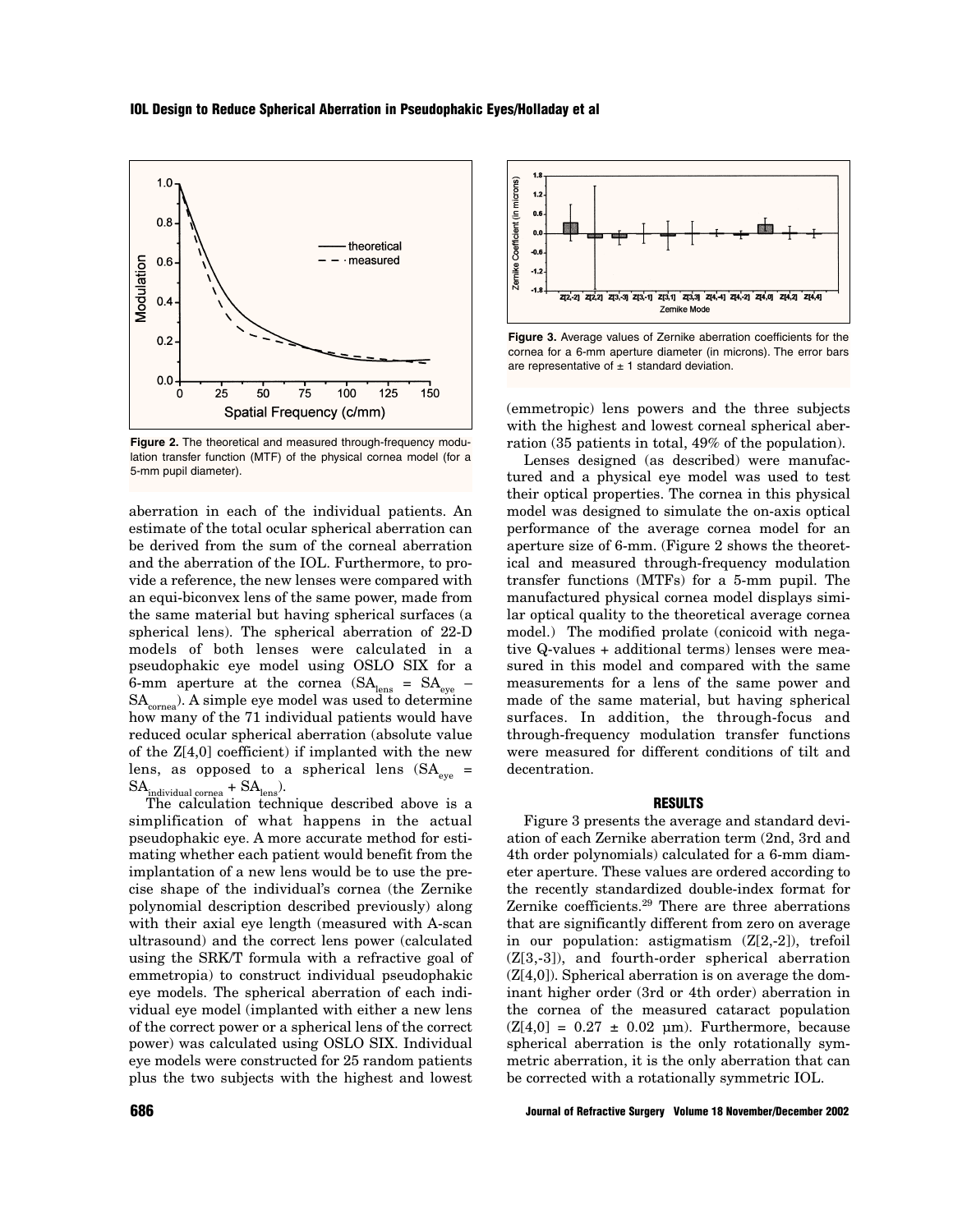Based on these results, the model eye used in designing the prolate-surfaced IOL incorporates a model cornea that reproduces  $Z(4,0)$  and the average refractive power of the corneas measured for a 6-mm aperture diameter. The model eye consists of the design cornea, plus an intraocular lens 4.5 mm behind the anterior corneal surface. The new IOLs are designed to balance the spherical aberration of the model cornea in the optical system of the model eye. As a result these IOLs have an anterior surface that is modified prolate (MP) described by Equation 2. This equation is very similar to Equation 1, but is not a simple conicoid (ad and ae are higher order polynomial terms describing the surface shape, while  $R$  is the radius of curvature,  $Q$  is the conic constant of the surface, and *r* is the radial distance from the vertex of the surface). Each lens that is designed in this way contributes negative spherical aberration to the cornea-lens system. The specific values of the parameters vary with the power of the lens.

$$
z = \frac{(1/R)r^2}{1 + \sqrt{1 - (Q+1)(1/R)^2(r^2)}} + \mathbf{ad}r^4 + \mathbf{a}\mathbf{e}r^6} (2)
$$

Figure 4 shows a histogram of the distribution of the spherical aberration  $(Z[4,0])$  values measured in the population studied. The  $Z(4,0)$  coefficient for the 22-D spherical lens was determined to be 0.178 mm while the Z(4,0) coefficient for the 22-D modified prolate lens was -0.27 mm. The line labeled modified prolate benefit in Figure 4 represents the dividing line where patients have reduced ocular spherical aberration with the modified prolate lens. A reduction in the total ocular spherical aberration is estimated to occur in 64 of the 71 patients (90% of the population).

Figure 5 shows the spherical aberration of the estimate calculated using the simple eye model plotted against the spherical aberration calculated using the eye model constructed with anatomical data (for models containing both the spherical lenses [Fig 5A] and the modified prolate lenses [Fig 5B]). Implanting a spherical lens with a high power (higher than 22 D) results in a higher overall ocular spherical aberration while a low power lens contributes lower values of spherical aberration, a fact not considered in the simple eye model. In contrast, the modified prolate lens has the same spherical aberration for every lens power. This contributes to the fact that the spherical lens estimates are less correlated with the modeled values than the modified prolate lens estimates. For the 35 cases investigated one patient (implanted with a low power lens)



**Figure 4.** The distribution of the fourth-order corneal spherical aberration values (Z[4,0]) for a 6-mm aperture diameter (at the cornea) in the 71 cataract patients. Using the simple eye model ( $SA_{\text{ave}} =$  $SA<sub>individual cornea</sub> + SA<sub>lens</sub>$  it was determined whether patients would have reduced ocular spherical aberration if a modified prolate lens was implanted. The line labeled modified prolate benefit is the dividing line for this improvement—patients with greater values of corneal spherical aberration will have reduced ocular spherical aberration.

went from having higher absolute values of ocular spherical aberration with a spherical lens than with a modified prolate lens, and in another patient (implanted with a high power lens) the opposite occurred. The fact that the spherical aberration values in the anatomical eye model and the simple eye models are so closely correlated and that in the 35 cases investigated only two patients had different outcomes with respect to whether the modified prolate lens would reduce ocular spherical aberration makes us confident that the results found with the simple eye model are a reasonable prediction of what would occur in a cataract population.

The optical quality of a prolate lens is more sensitive to misalignments than a conventional spherical lens. In order to determine whether tilt and decentration would negatively affect the optical quality of an eye implanted with one of these lenses, ray tracing was performed in the model eye using an optical simulation package (OSLO SIX). Once again the new modified prolate lenses were compared with the spherically surfaced equi-biconvex lens of the same power. The comparison was made for 5-D, 20-D, and 30-D lenses, using a 5-mm pupil.

Figure 6 presents the calculated ocular MTF at 50 c/mm for lens tilts up to and including 10 degrees. (The MTF considered is the average of the MTF in the sagittal and meridional directions.) From these results, it is seen that the modified prolate lens is sensitive to tilt for medium and high power lenses. However, the modified prolate lens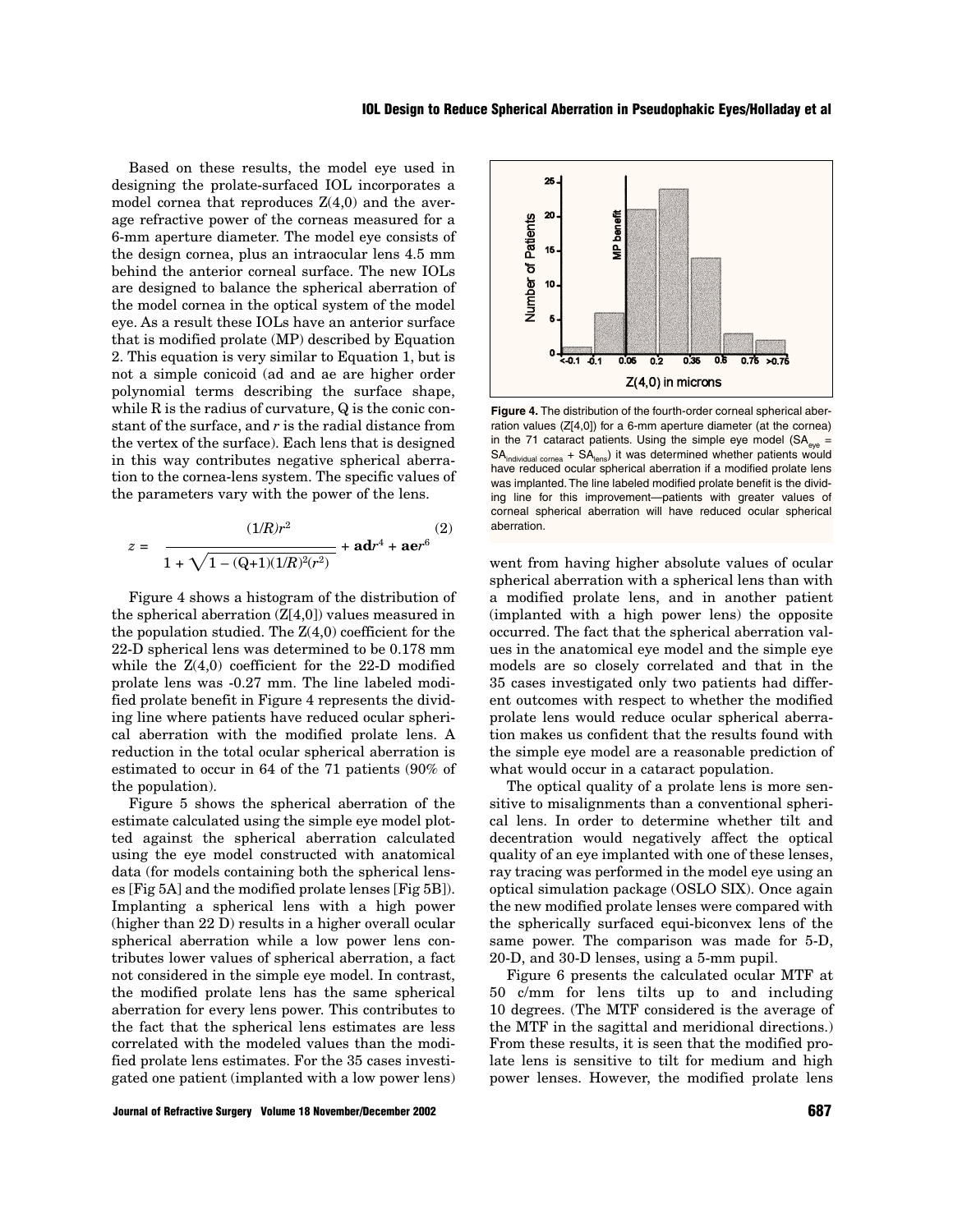**IOL Design to Reduce Spherical Aberration in Pseudophakic Eyes/Holladay et al**



Figure 5. The correlation between the spherical aberration calculated using the simple eye model and the spherical aberration calculated using the eye model constructed with anatomical data. **A)** Pseudophakic eye models containing spherical IOLs; **B)** Pseudophakic eye model containing the modified prolate IOLs.



has higher MTF performance than the reference lens for tilts up to and including 7 degrees.

Figure 7 presents the MTF at 50 c/mm for lens decentrations up to and including 1 mm. From these results, it is seen that the modified prolate lens is most sensitive to decentration for low and medium powers lenses. In particular, for the 5-D and 20-D lenses, the modified prolate lens has higher MTF performance for decentrations up to and including 0.4 mm; for the 30-D lenses the modified prolate lens offers higher MTF performance for decentrations up to and including 0.5 mm.

Experimental comparisons of the optical quality of reference spherical lenses and the new modified prolate lenses were performed using a physical eye model mounted on an optical bench. The throughfocus and through-frequency MTFs of 20-D lenses for a 3-mm pupil diameter are shown in Figure 8; the MTF results for a 5-mm pupil are shown in



**Figure 6.** The ocular MTF as a function of lens tilt for the modified prolate (MP) and spherical lenses. MTF was calculated in the model eye at 50 c/mm for a 5-mm pupil diameter (average values for the meridional and sagittal directions). **A)** 5-D lenses; **B)** 20-D lenses; **C)** 30-D lenses.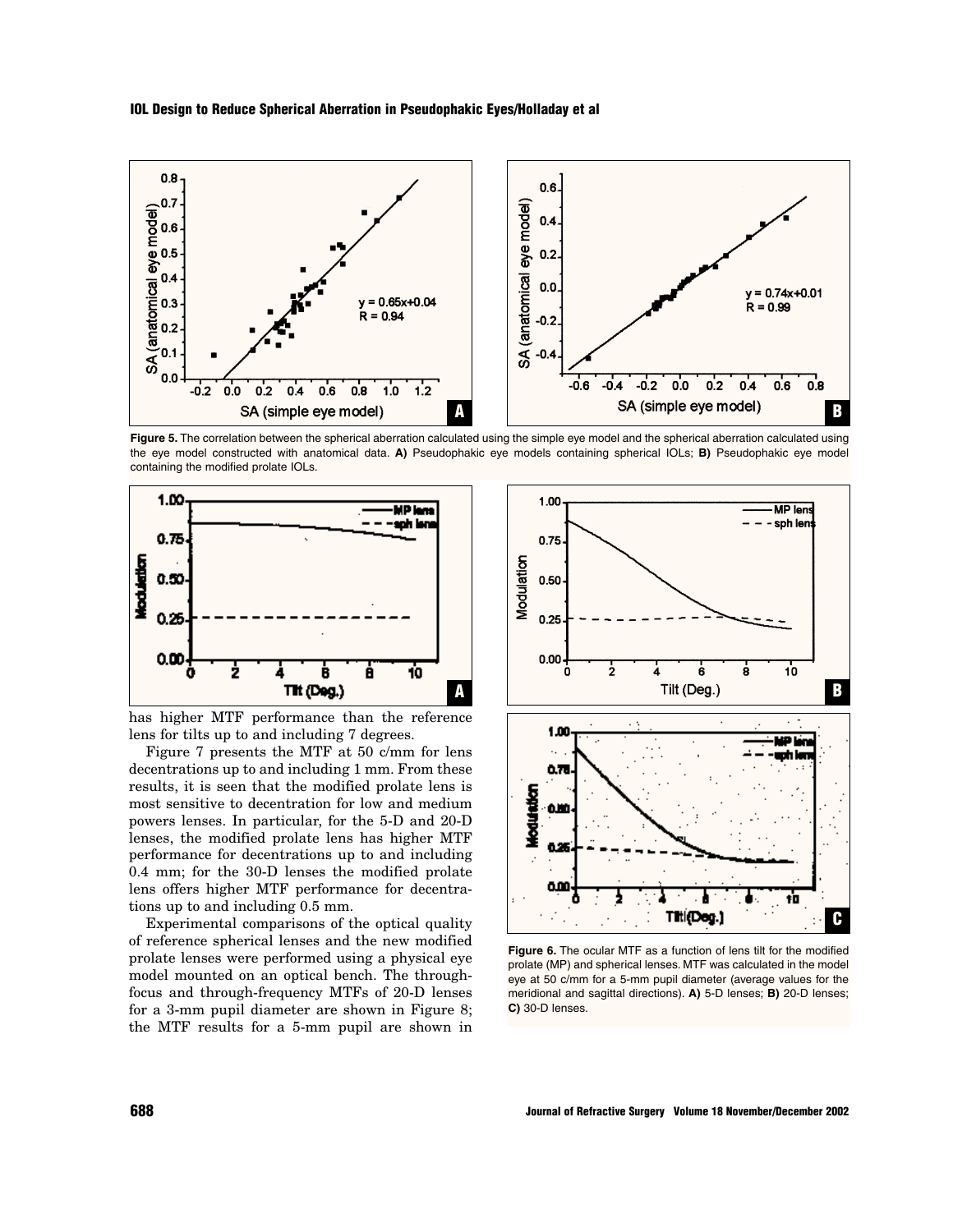

**Figure 7.** The ocular MTF as a function of lens decentration for the modified prolate and spherical lenses. MTF was calculated in the model eye at 50 c/mm for a 5-mm pupil diameter (average values for the meridional and sagittal directions). **A)** 5-D lenses; **B)** 20-D lenses; **C)** 30-D lenses.

Figure 9. As expected from the previous calculations, the optical performance of the modified prolate lens in the physical eye model is better than that of the lenses, which have simple spherical surfaces (as measured by MTF performance). Figures 8A and 9A also show that although loss of depth of focus can be a concern when spherical aberration is eliminated from an optical system, the depth of focus obtained with the modified prolate lens is equivalent to that obtained with the spherical lenses. Also, although an equi-biconvex lens with





**Figure 8.** The MTF values for the 20-D modified prolate and spherical lenses measured in a physical eye model mounted on an optical bench. The meridional MTF was measured in the model eye for a 3-mm pupil diameter. **A)** Measured values of the Tecnis lens are significantly better than the spherical lens for defocus values of +0.25 and 0 D (at 50 c/mm). **B)** Measured values of the Tecnis lens are significantly better than the spherical lens for all spatial frequencies (25 to 200 c/mm; P<.05).

spherical surfaces was used as a reference in this comparison, it should be noted that similar results are expected from all spherical lenses with significantly positive spherical aberration.

#### **DISCUSSION**

Evaluation of the optical performance and aberrations of the human eye has been an area of active research for many years. New advances in wavefront technology have allowed measurements that quantitatively describe the optical performance and aberrations of the cornea and the entire refractive system of the eye.

The normal prolate cornea exhibits about onehalf the spherical aberration of a sphere. A Q-value of approximately -0.52 is necessary to completely eliminate any spherical aberration from the anterior surface of the cornea.

When a patient undergoes cataract surgery the cataractous lens is removed and replaced with a biconvex or convex-plano spherical intraocular lens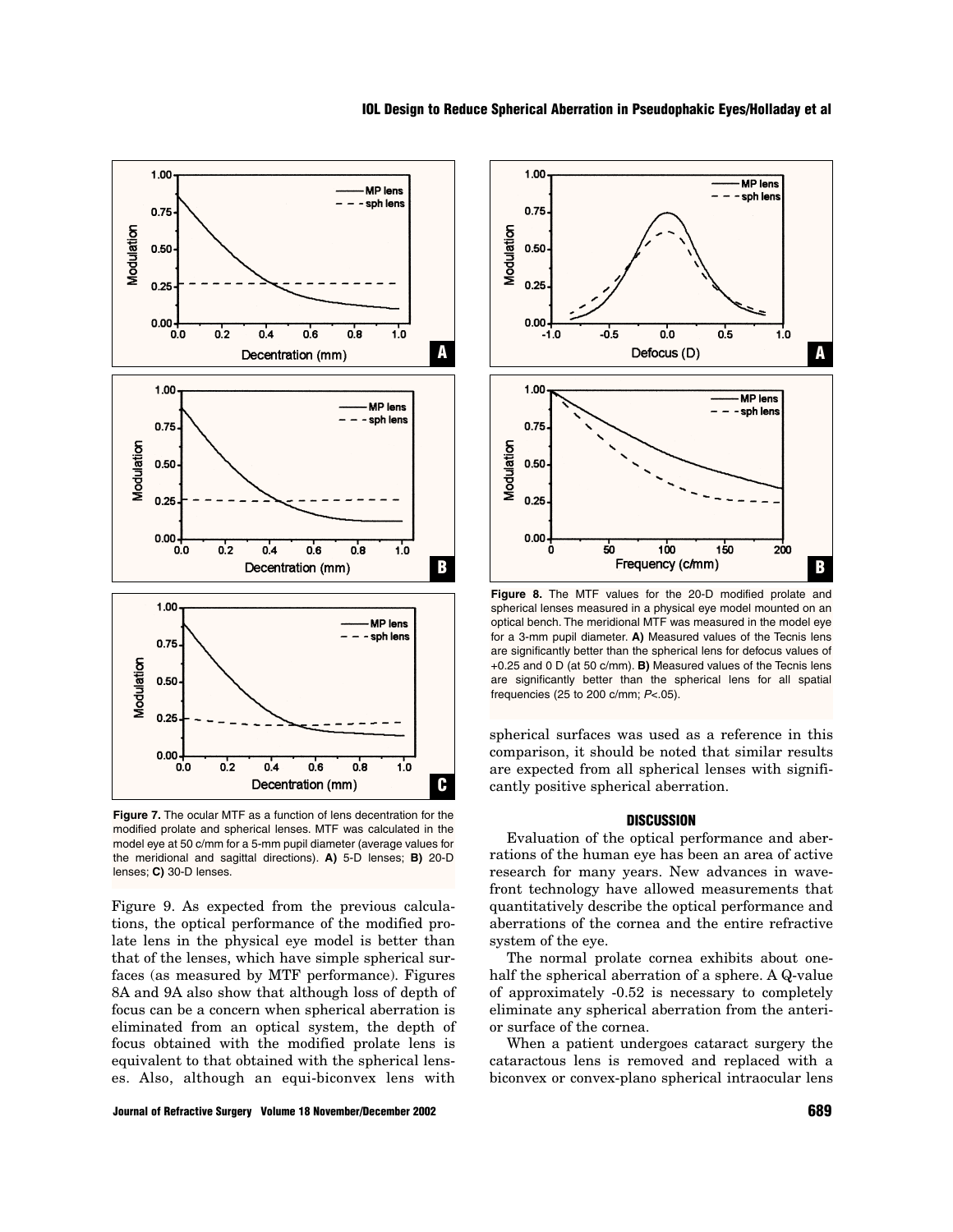

**Figure 9.** The MTF values for the 20-D modified prolate and spherical lenses measured in a physical eye model mounted on an optical bench. The meridional MTF was measured in the model eye for a 5-mm pupil diameter. **A)** Measured values of the Tecnis lens are significantly better than the spherical lens for defocus values of +0.25, -0.25, and 0 D (at 50 c/mm). **B)** Measured values of the Tecnis lens are significantly better than the spherical lens for spatial frequencies between 25 and 150 c/mm (P<.05).

(IOL). Spherical intraocular lenses have positive spherical aberration, resulting in a significant amount of spherical aberration in the pseudophakic eye following cataract surgery. It is possible to reduce the peripheral power of the IOL by making the front surface modified prolate (flatter curvature in the periphery), producing negative spherical aberration in the IOL, similar to that of the young crystalline lens. The result—on average—is an eye with reduced remaining spherical aberration in the entire optical system, although the outcome may vary because of the variable spherical aberration among human corneas, and the fixed-spherical aberration in the prolate IOL.

Optical compensation of a normal cornea with an IOL exhibiting negative spherical aberration requires precise alignment with the cornea (centration and tilt). Our data show that if the modified prolate IOL is decentered less than 0.4 mm and is tilted less than 7 degrees, it will exceed the optical performance of a spherical IOL, measured as modulation transfer function. For a 5-mm pupil the MTF for a centered modified prolate lens (at 50c/mm) is three times that of a centered spherical lens. The MTF is a measure of the ratio of object contrast to image contrast for a range of spatial frequencies. An improvement in the measured MTF therefore translates to an improvement in image contrast. It is expected that this increase in contrast should provide for an increase in contrast sensitivity in patients implanted with this lens.

Prior to 1991, consistently achieving the desired tolerances of lens placement could not have been expected. The study by Auran et al of lenses implanted in the ciliary sulcus or capsular bag or both demonstrated the average decentration was 0.64 mm and the average tilt was  $6.75$  degrees.<sup>30</sup> Kozaki et al found similar values of 0.68 mm and 7.53 degrees.31 However, three more recent studies in which the continuous circular capsulorhexis technique with direct visualization of in-the-bag lens placement was used, found decentrations of 0.15 mm, 0.28 mm, and 0.30 mm and tilts of 1.13 degrees,  $2.83$  degrees, and  $2.41$  degrees.<sup>32-34</sup> These recent studies confirm that modern IOL implantation is well within the tolerances needed for decentration and tilt to benefit from the improved optical performance of a modified prolate IOL in the eye.

It is important to know the effect of reducing the spherical aberration on depth of focus. This question can be addressed using the through-focus modulation transfer function. At first, one might think that improving the optical performance (MTF) of an optical system may reduce its depth of focus. However, the width of the through-focus-MTF curve is 0.50 D of defocus for both the modified prolate lens and the spherical lens. The significant difference is that the peak is much higher with the modified prolate optic due to its enhanced optical performance, especially for wide pupils. These theoretical calculations were confirmed experimentally in an eye model. In practice, this result can only be confirmed by conducting clinical studies that measure the depth of focus using contrast thresholds.

The posterior surface of the cornea was not considered in the design of the modified prolate lens. The shape of the anterior corneal surface and an effective refractive index of 1.3375 were used as the cornea model. Dubbelman et al<sup>35</sup> determined that a one-surface and a two-surface cornea model differ by only  $\sim 3\%$  in power and  $\sim 5\%$  in spherical aberration. We therefore consider the one-surface model a reasonable model for corneal power and spherical aberration.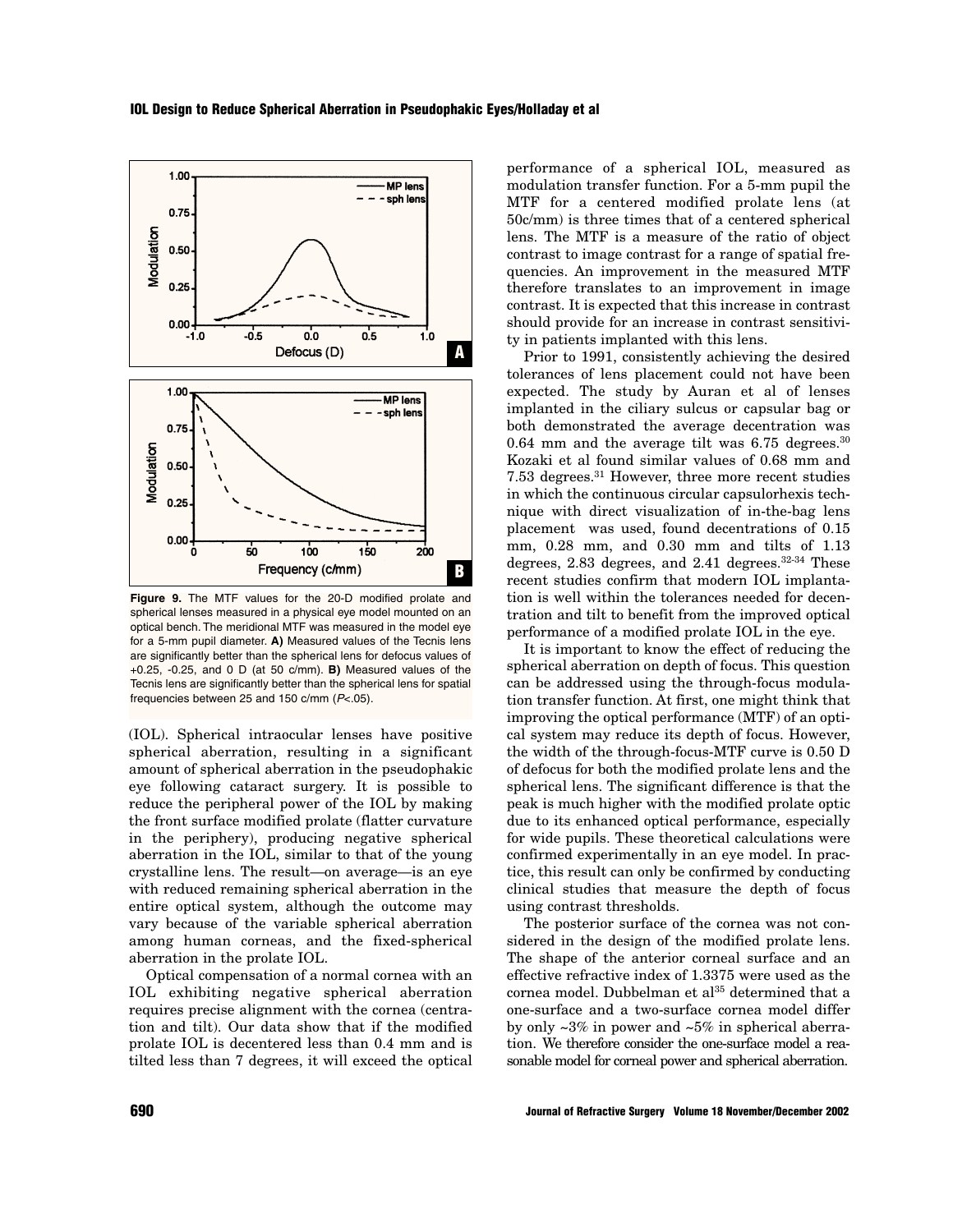We have characterized a modified prolate IOL that compensates for the average spherical aberration of the human cornea in a cataract population. We have demonstrated, both theoretically and in an eye model, superior optical performance compared to a spherical IOL for systems with 5 to 6-mm pupils in which the optical quality is reduced due to the image degrading effects of aberrations. There appears to be no loss of depth of focus with this design. The requirements for centration and tilt are within the clinical tolerances of modern cataract surgery with continuous circular capsulorhexis and in-the-bag IOL implantation. These data support the need for manufacture and clinical evaluation of a modified prolate IOL to verify if it would improve the quality of vision following cataract surgery.36

#### **REFERENCES**

- 1. Norrby NES, Grossman LW, Geraghty EP, Kreiner CF, Mihori M, Patel AS, Portney V, Silberman DM. Determining the imaging quality of intraocular lenses. J Cataract Refract Surg 1998;24:703-714.
- 2. Norrby NES. Standardized methods for assessing the imaging quality of intraocular lenses. Appl Opt 1995;34: 7327-7333.
- 3. Ophthalmic Implants Intraocular lenses. Part 2: Optical properties and test methods. ISO 11979-2; ISO, Geneva, Switzerland: 1999.
- 4. Guirao A, Redondo M, Geraghty E, Piers P, Norrby S, Artal P. Corneal optical aberrations and retinal image quality in patients implanted with monofocal IOLs. Arch Ophthalmol 2002;120:1143-1151.
- 5. Artal P, Berrio E, Guirao A, Piers P. Contribution of the cornea and internal surfaces to the change of ocular aberration with age. J Opt Soc Am A 2002;19:137-143.
- 6. Artal P, Guirao A, Berrio E, Williams D. Compensation of corneal aberrations by the internal optics in the human eye. Journal of Vision 2001;1:1-8.
- 7. El Hage SG, Berny F. Contribution of the crystalline lens to the spherical aberration of the eye. J Opt Soc Am 1973;63: 205-211.
- 8. Smith G, Cox MJ, Calver R, Garner LF. The spherical aberration of the crystalline lens of the human eye. Vision Res 2001;41:235-243.
- 9. Glasser A, Campbell MC. Biometric, optical and physical changes in the isolated human crystalline lens with age in relation to presbyopia. Vision Res 1999;39:1991-2015.
- 10. Smith G, Atchison DA, Pierscionek BK. Modeling the power of the aging eye. J Opt Soc Am A 1992;9:2111-2117.
- 11. Dubbelman M, Van der Heijde GL. The shape of the aging human lens: curvature, equivalent refractive index and the lens paradox. Vision Res 2001;41:1867-1877.
- 12. Guirao A, Gonzalez C, Redondo M, Geraghty E, Norrby S, Artal P. Average optical performance of the human eye as a function of age in a normal population. Invest Ophthalmol Vis Sci 1999;40:203-213.
- 13. Nio YK, Jansonius NM, Fidler V, Fidler V, Geraghty E, Norrby S, Kooijman AC. Age-related changes of defocus-specific contrast sensitivity in healthy subjects. Ophthalmic Physiol Opt 2000;20:323-334.
- 14. Marcos S. Aberrations and visual performance following standard laser vision correction. J Refract Surg 2001;17:596-601.
- 15. Hemenger RP, Tomlinson A, Caroline PJ. Role of spherical

aberration in contrast sensitivity loss with radial keratotomy. Invest Ophthalmol Vis Sci 1989;30:1997-2001.

- 16. Oshika, T, Klyce SD, Applegate RA, Howland HC. Changes in corneal wavefront aberrations with aging. Invest Ophthalmol Vis Sci 1999;40:1351-1355.
- 17. Guirao A, Redondo M, Artal P. Optical aberrations of the human cornea as a function of age. J Opt Soc Am A 2000;17:1697-1702.
- 18. Kiely PM, Smith G, Carney LG. The mean shape of the human cornea. Optica Acta 1982;29:1027-1040.
- 19. Glasser A, Campbell MC. Presbyopia and the optical changes in the human crystalline lens with age. Vision Res 1998;38:209-229.
- 20. Atchison DA. Design of aspheric intraocular lenses. Ophthalmic Physiol Opt 1991;11:137-146.
- 21. Barbero S, Marcos S, Llorente L. Optical changes in corneal and internal optics with cataract surgery [ARVO abstract]. Available at: http://www.arvo.org. Accessibility verified October 15, 2002.
- 22. Wilson SE. Cautions regarding measurements of the posterior corneal curvature. Ophthalmology 2000;107:1223.
- 23. Guirao A, Artal P. Corneal wave aberration from videokeratography: accuracy and limitations of the procedure. J Opt  $\overline{\text{Soc }} \text{Am } \text{A} 2000$ ;17:955-965.
- 24. Wang JY, Silva DE. Wave-front interpretation with Zernike polynomials. Appl Opt 1980;19:1510-1518.
- 25. Findl O, Drexler W, Menapace R, Georgopoulos M, Rainer G, Hitzenberger CK, Fercher AF. Changes in intraocular lens position after neodymium: YAG capsulotomy. J Cataract Refract Surg 1999;25:659-662.
- 26. Landau IM, Laurell CG. Ultrasound biomicroscopy examination of intraocular lens haptic position after phacoemulsification with continuous curvilinear capsulorhexis and extracapsular cataract extraction with linear capsulotomy. Acta Ophthalmol Scand 1999;77:394-396.
- 27. Olsen T, Corydon L, Gimbel H. Intraocular lens power calculation with an improved anterior chamber depth prediction algorithm. J Cataract Refract Surg 1995;21:313-319.
- 28. Holladay JT, Maverick KJ. Relationship of the actual thick intraocular lens optic to the thin lens equivalent. Am J Ophthalmol 1998;126:339-347.
- 29. Thibos LN, Applegate RA. Schwiegerling JT, Webb R, VSIA Standards Taskforce Members. Standards for reporting the optical aberrations of eyes. Vision Science and its Applications, OSA Trends in Optics and Photonics. 2000; 35:110-130.
- 30. Auran, JD, Koester CJ, Donn A. In vivo measurement of posterior chamber intraocular lens decentration and tilt. Arch Ophthalmol 1990;108:75-79.
- 31. Kozaki J, Tanihara H, Yasuda A, Nagata M. Tilt and decentration of the implanted posterior chamber intraocular lens. J Cataract Refract Surg 1991;17:592-595.
- 32. Akkin C, Ozler SA, Mentes J. Tilt and decentration of bagfixated lenses: a comparative study between capsulorhexis and envelope techniques. Doc Ophthalmol 1994;87:199-209.
- 33. Mutlu FM, Bilge AH, Altinsoy HI, Yamusak E. The role of capsulotomy and intraocular lens type on tilt and decentration of polymethylmethacrylate and foldable acrylic lenses. Ophthalmologica 1998;212:359-363.
- 34. Hayashi K, Harada M, Hayashi H, Nakao F, Hayashi F. Decentration and tilt of polymethyl methacrylate, silicone, and acrylic soft intraocular lenses. Ophthalmology 1997;104:793-798.
- 35. Dubbelman M, Weeber HA, van der Heijde RGL, Volker-Dieben HJ.Radius and asphericity of the posterior corneal surface determined by corrected Scheimpflug photography. Acta Ophthalmol Scand 1999;77:394-396.
- 36. Packer M, Fine IH, Hoffman RS, Piers PA. Prospective randomized trial of an anterior surface modified prolate intraocular lens. J Refract Surg 2002;18:692-696.